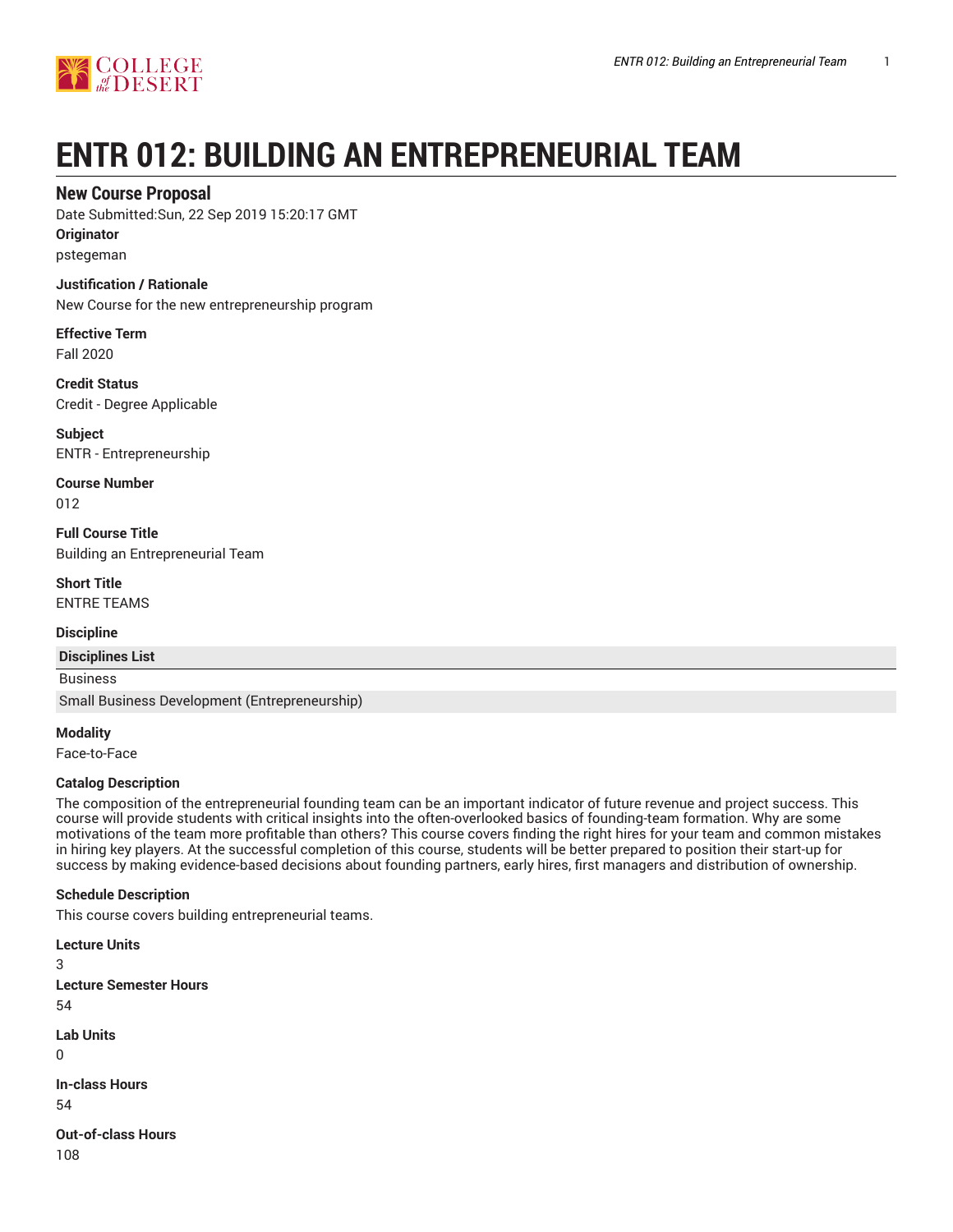

#### **Total Course Units**

3 **Total Semester Hours** 162

# **Required Text and Other Instructional Materials**

**Resource Type**

Book

# **Author**

CA Chamber of Commerce

**Title**

2019 HR Quick Guide – Small Business Edition

## **Year**

2019

**ISBN #**

978-1579977870

#### **Resource Type** Book

**Author**

Levy, Tim

**Title** The Entrepreneurial Handbook

**Year**

2014

**ISBN #**

978-1499146226

**Resource Type**

Book

# **Author**

Christian Harpelund

# **Title**

Onboarding: Getting New Hires Off to a Flying Start (Hardcover)

**Year** 2019

**ISBN #**

1787695824

**Resource Type**

Book (Recommended)

**Author** Stan Dublin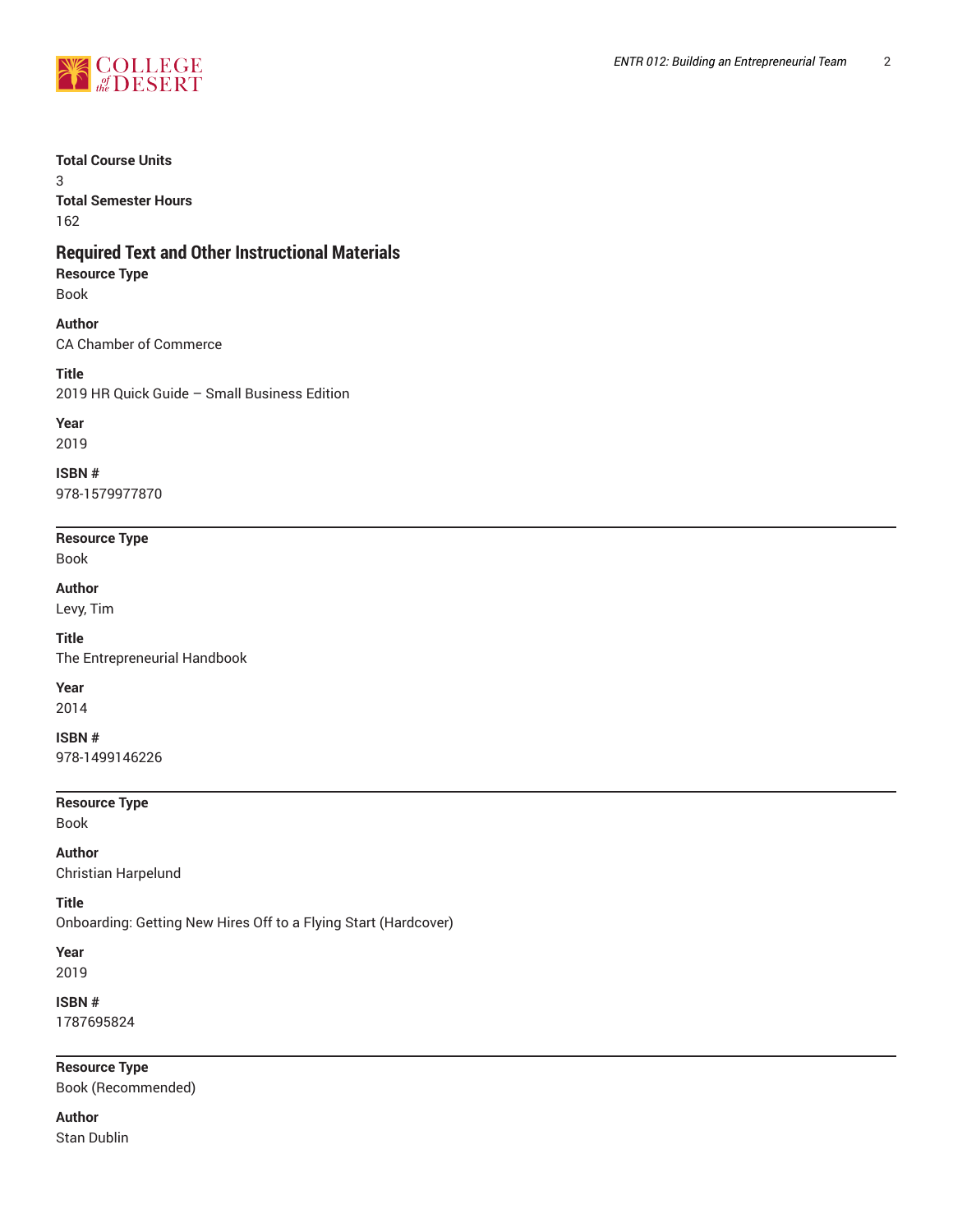

#### **Title**

How to Hire The Right People

**Year**

2015

#### **Resource Type**

Book

#### **Author**

Paul Falcone

**Title**

96 Great Interview Questions to Ask Before You Hire

# **Year**

2018

#### **ISBN #**

978-0814439159

#### **Class Size Maximum**

35

#### **Course Content**

- A. The importance of the founding team
- 1. Key management
- 2. Responsibilities
- B. Strategic resources
- 1. Advisors
- 2. Board of Directors
- 3. Social Networks
- 4. Professional organizations
- 5. Internal and external resources
- C. Human resource strategies for start-ups
- 1. Hiring Strategies
- 2. The role of early hires
- 3. Full-time employees
- 4. Part-time employees
- 5. Independent contractors
- 6. Fractional employees
- D. Virtual Team Building
- 1. Micro team
- 2. Tasks
- 3. Mid-level team
- 4. Jobs
- 5. High-level team
- 6. Hiring
- 7. Master the Art of Linkedin
- E. Creating a Comprehensive Hiring Strategy
- 1. Plan development
- 2. Identify roles and responsibilities of new hires
	- a. Define roles and expectations
	- b. Job description, tasks and functions, and roles and responsibilities
	- c. Skills, capabilities, and capacity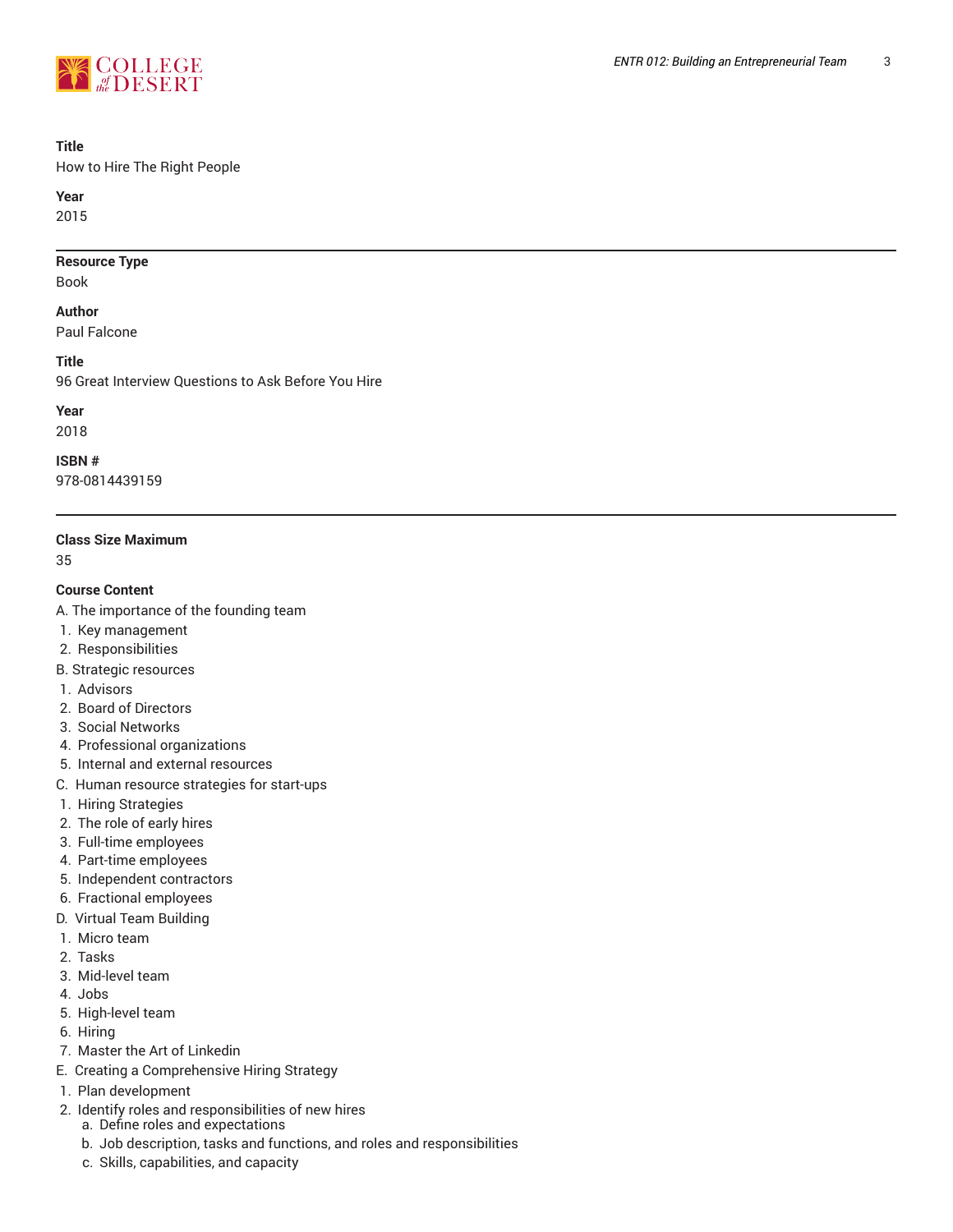

- d. Education and experience
- e. Performance management and indicators
- f. Organizational audit
- g. Organizational chart
- 3. Handover
	- a. Definition of Handover
	- b. Defining roles and responsibilities for Handover
	- c. Current Projects
	- d. Detailing
	- e. Coordination and communication
	- f. Documentation
- 4. Effective interviewing
- F. Agreements and Ownership
- 1. Founder's agreements
- 2. Transitioning from entrepreneur to manager
- 3. Distribution of ownership
- 4. Dilution of ownership
- G. California and federal employment laws, regulations and court rulings that apply to your small business

#### **Course Objectives**

|             | <b>Objectives</b>                                                |
|-------------|------------------------------------------------------------------|
| Objective 1 | Employ evidence-based decision making regarding funding partners |
| Objective 2 | Establish distribution of ownership                              |
| Objective 3 | Create criteria for new hires                                    |
| Objective 4 | Establish strategic partnerships                                 |
|             |                                                                  |

#### **Student Learning Outcomes**

|           | Upon satisfactory completion of this course, students will be able to:                                                                    |
|-----------|-------------------------------------------------------------------------------------------------------------------------------------------|
| Outcome 1 | Demonstrate the understanding of HR and hiring practices for startups.                                                                    |
| Outcome 2 | Develop a comprehensive hiring strategy for a new business.                                                                               |
| Outcome 3 | Demonstrate understanding of state and federal employment laws and regulations for small businesses by preparing<br>an employee handbook. |

#### **Methods of Instruction**

| <b>Method</b>                  | Please provide a description or examples of how each instructional<br>method will be used in this course.                             |
|--------------------------------|---------------------------------------------------------------------------------------------------------------------------------------|
| Collaborative/Team             | Assignments require teamwork to build on individual assignments and<br>on-going team assignments.                                     |
| Experiential                   | Guest speakers will discuss their own experience in starting businesses.                                                              |
| Activity                       | Students will create business organization models for start-ups.                                                                      |
| Supplemental/External Activity | Students will be required to research ideas, opportunities, competitors,<br>operating models outside of class.                        |
| Participation                  | Students will develop and complete presentations and and hiring<br>interviews.                                                        |
| Lecture                        | Minimal lecture will occur. This will be used just for key information<br>dissemination.                                              |
| Individualized Study           | Students will be testing and researching the validity of business ideas,<br>hiring strategies, operating models, and business models. |
| <b>Discussion</b>              | Class discussion will be used extensively to ensure understanding of the<br>material.                                                 |
| Other (Specify)                | Case Studies                                                                                                                          |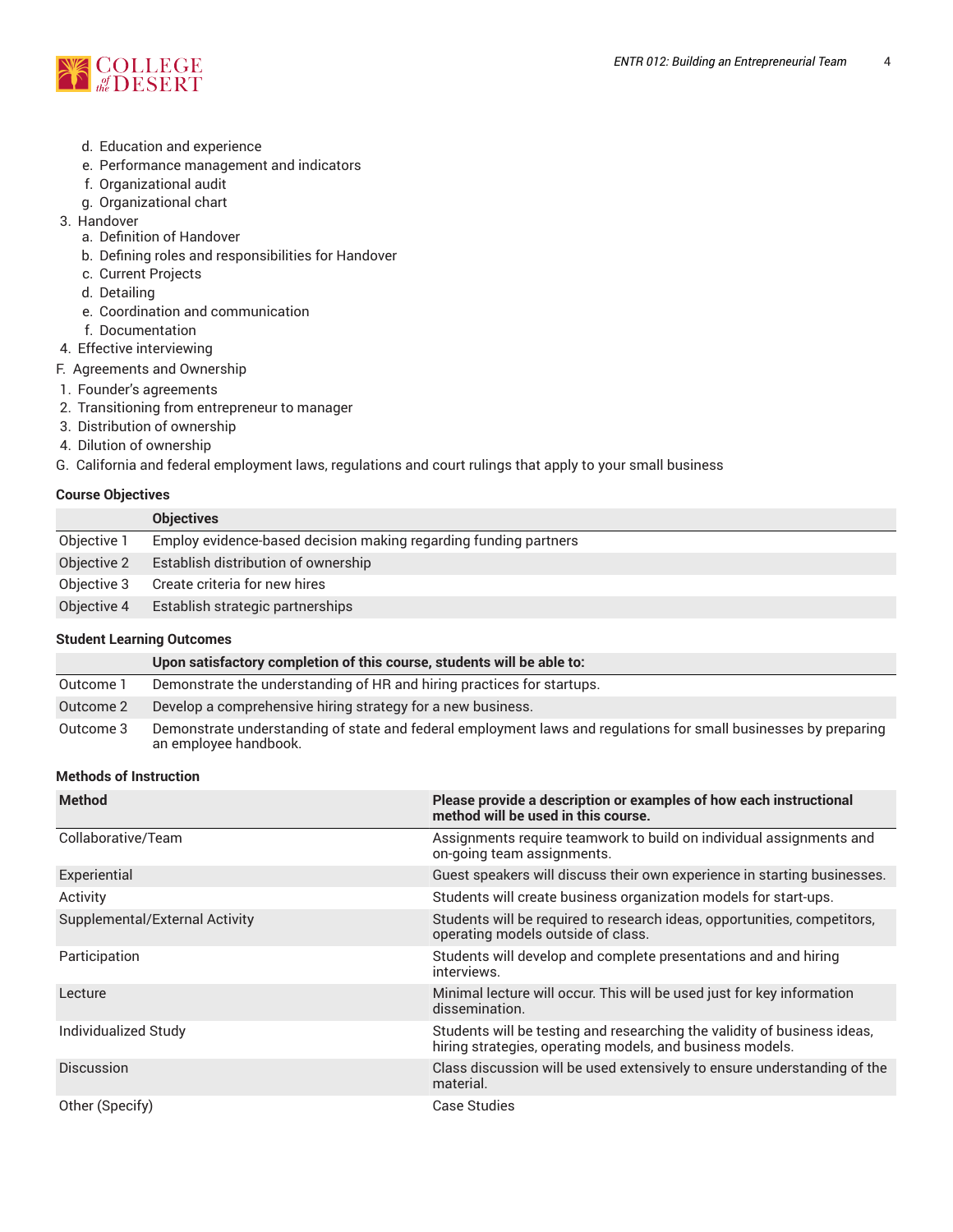# **SCOLLEGE**

# **Methods of Evaluation**

| <b>Method</b>                                    | Please provide a description or examples of how<br>each evaluation method will be used in this course.                                     | <b>Type of Assignment</b> |
|--------------------------------------------------|--------------------------------------------------------------------------------------------------------------------------------------------|---------------------------|
| Written homework                                 | Written ideas and opportunities will be required in<br>order to complete other assignments.                                                | Out of Class Only         |
| Self-paced testing, Student preparation          | Students must read texts, articles, journals and<br>must watch videos and prepare key learnings prior<br>to class.                         | Out of Class Only         |
| Student participation/contribution               | The majority of class will be discussion and group<br>exercises.                                                                           | In and Out of Class       |
| Self/peer assessment and portfolio evaluation    | Groups will be tasked to review other students'<br>ideas and preparation, and comment on that work.                                        | In and Out of Class       |
| Computational/problem-solving evaluations        | Students will be evaluating the validity and<br>appropriateness of HR practices.                                                           | In and Out of Class       |
| Group activity participation/observation         | Groups will brainstorm, develop ideas, critique ideas, In and Out of Class<br>demonstrate understanding of course theory and<br>practices. |                           |
| Presentations/student demonstration observations | Students will prepare and execute mock interviews<br>and personnel exercises.                                                              | In Class Only             |
| Portfolios                                       | Students will be demonstrating application of<br>course material by developing a HR handbook for<br>their small business.                  | In and Out of Class       |

# **Assignments**

#### **Other In-class Assignments**

- 1. Various individual and group exercises on using real-world business start-up HR issues.
- 2. Various student presentations demonstrating the ability to succeed in defining and executing HR needs for their small business.
- 3. Various group exercises and projects management issues, personnel issues, advisor interactions, other HR functions.

## **Other Out-of-class Assignments**

- 1. Students will read course materials pertaining to distribution of ownership among team members and prepare for classroom discussion.
- 2. Students will prepare an employee handbook.

## **Grade Methods**

Letter Grade Only

# **MIS Course Data**

**CIP Code**

52.0201 - Business Administration and Management, General.

**TOP Code** 050100 - Business and Commerce, General

**SAM Code** C - Clearly Occupational

**Basic Skills Status** Not Basic Skills

**Prior College Level** Not applicable

**Cooperative Work Experience** Not a Coop Course